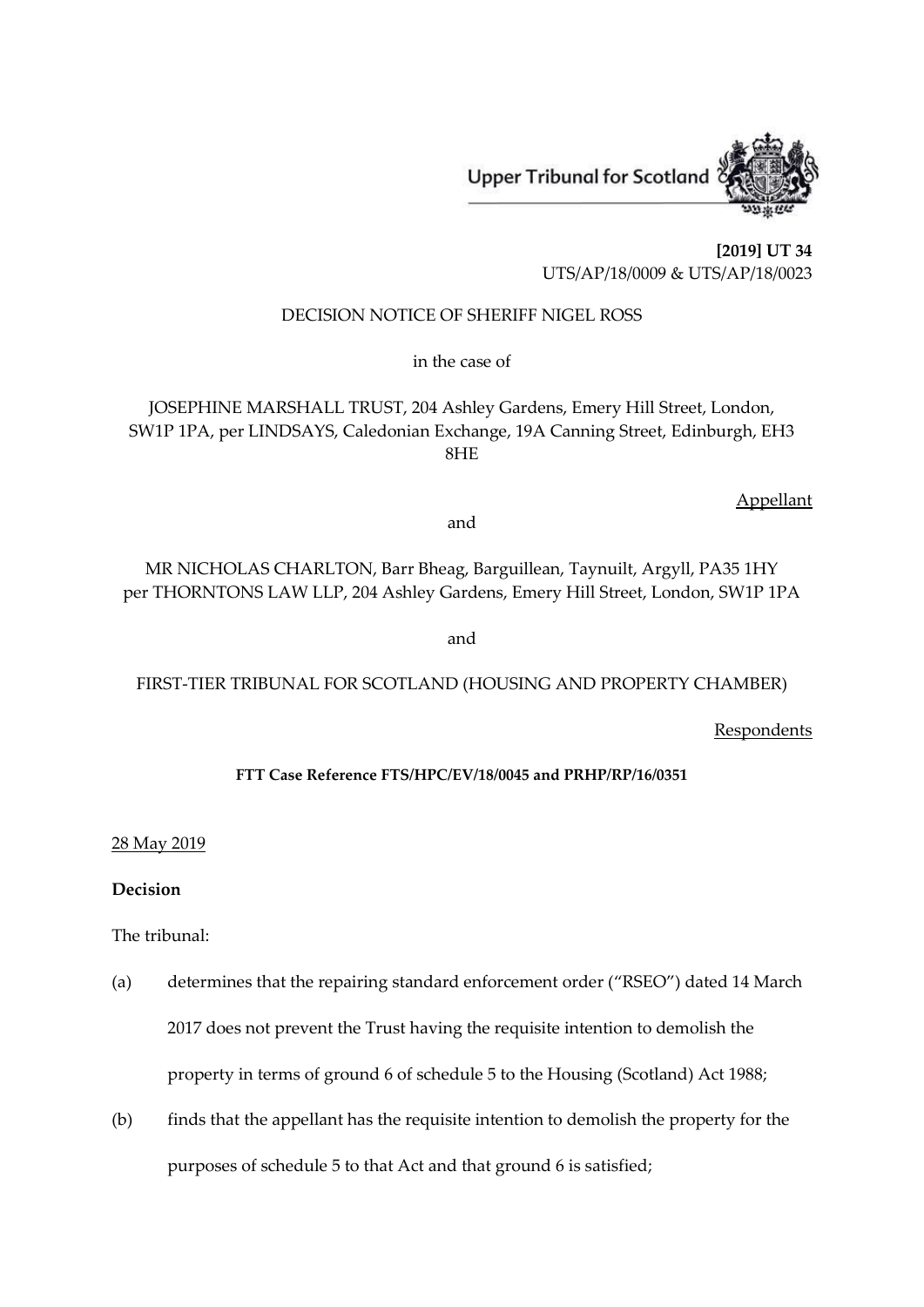- (c) quashes the First-tier Tribunal decision of 23 March 2018 to refuse repossession of the property;
- (d) orders repossession of the property in terms of section 18(3) of the Housing (Scotland) Act 1988;
- (e) adheres to the repair decision of the Tribunal dated 9 July 2018 not to revoke the RSEO.

### **Reasons for Decision**

[1] The appellant (the "Trust") has owned a domestic dwelling house at Barr Bheag, Barguillean, Taynuilt, Argyll (the "property") since 1999. It is a detached timber-framed cottage with a corrugated sheet external finish, with two brick-built extensions. On 1 January 2005 the Trust entered into an assured tenancy with Mr Charlton, who resides there. There was no written lease. The property thereafter deteriorated and by 2016 was in a state of considerable disrepair.

[2] Mr Charlton and his partner complained in about 2015 about the requirement for repairs. After unsuccessful discussions, involving allegations of obstruction by both sides, the Trust applied in September 2016 to the Private Rented Housing Panel for access to carry out repairs, and Mr Charlton made a repairing standard complaint. After sundry procedure, on 14 March 2017 the First-tier Tribunal issued a Repairing Standard Enforcement Order ("RSEO") in terms of section 24 of the Housing (Scotland) Act 2006.

[3] The RSEO as drafted reads, in part:-

"the tribunal now requires the landlords to carry out such work as is necessary for the purposes of ensuring that the house concerned meets the repairing standard…In particular the tribunal requires the landlords to:- 1. Obtain a specialist report from a suitably qualified surveyor, engineer or architect to address the requirements for a property of this form of construction to make the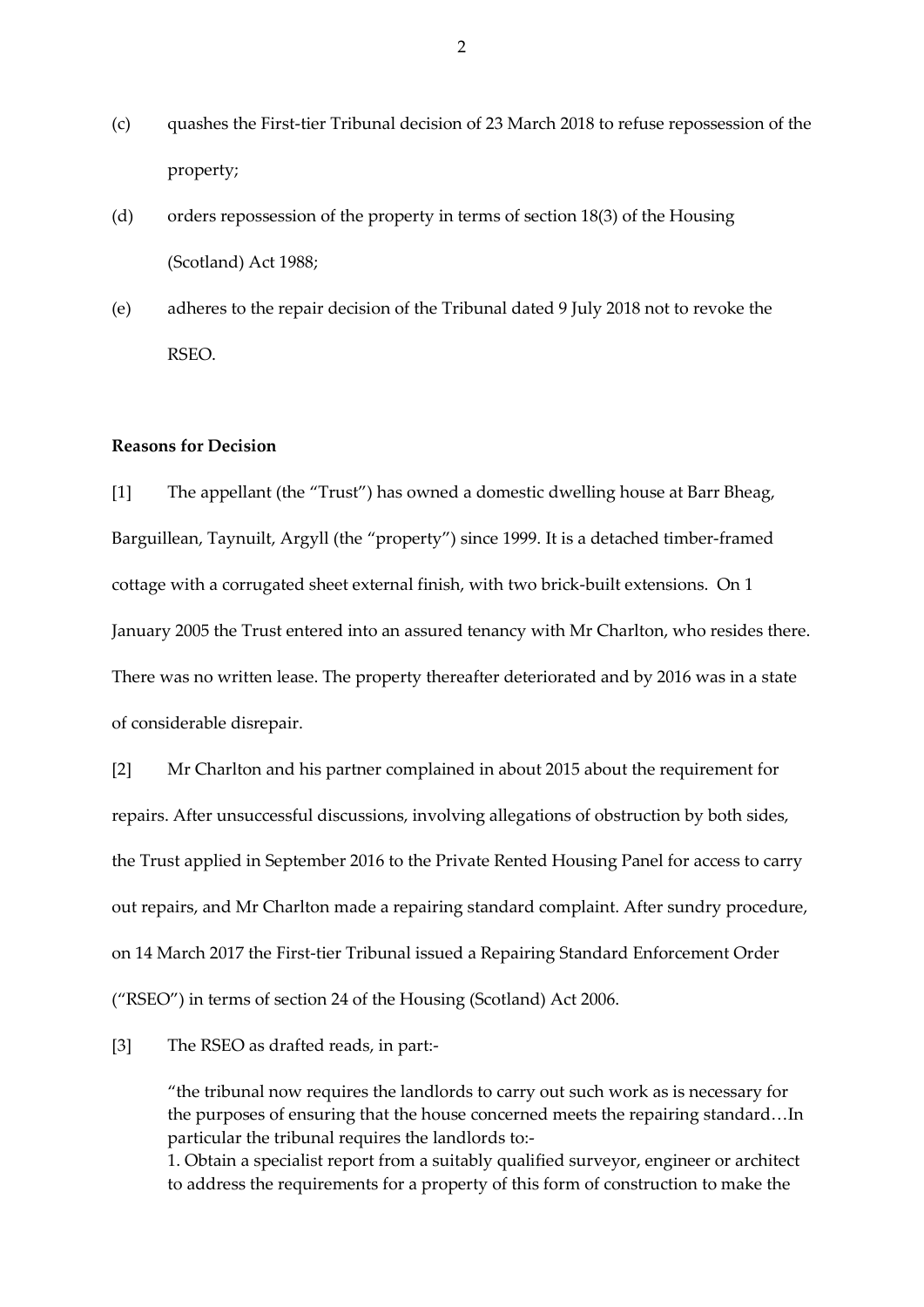property wind and watertight…The property should also address the issue of the roof of the property…

2. Carry out such work as is recommended in terms of the report.

3. Replace or repair the downpipe…"

[4] The requirement at point 2, namely to "carry out such work as is recommended in terms of the report" is unfortunate. The effect was to delegate control and authority to an unknown professional, and place an absolute requirement on the Trust to follow that person's recommendations. What the Tribunal may have intended as an informationgathering exercise appears to have been expressed as a delegation of its own authority, the legal competency of which is at least open to doubt. The practical effect is to require obedience to a third party unknown to the Tribunal, irrespective of identity, independence or (subject to basic qualifications) ability. That third party may, in their unrestricted discretion, reasonably require works on a spectrum ranging from the minimalist to the extravagant. In pronouncing an RSEO in those terms, the Tribunal removed its own oversight of the process, relinquished control of any works to be carried out, and delegated that power to an unknown third party. The requirement to obey is, on the face of the wording, absolute. If the Trust wished to challenge that expert's recommendations as unreasonable or mistaken, there is no mechanism for doing so. This situation may have been avoided if the Tribunal had required any report, and the works recommended, to be approved by the Tribunal before any order to comply was made.

[5] In fact, such a problem arose. In August 2017 the Trust followed the Tribunal's direction and appointed an architect, who concluded after inspection that the building had reached the end of its useful life. He had no recommendations to make, because in his professional view:-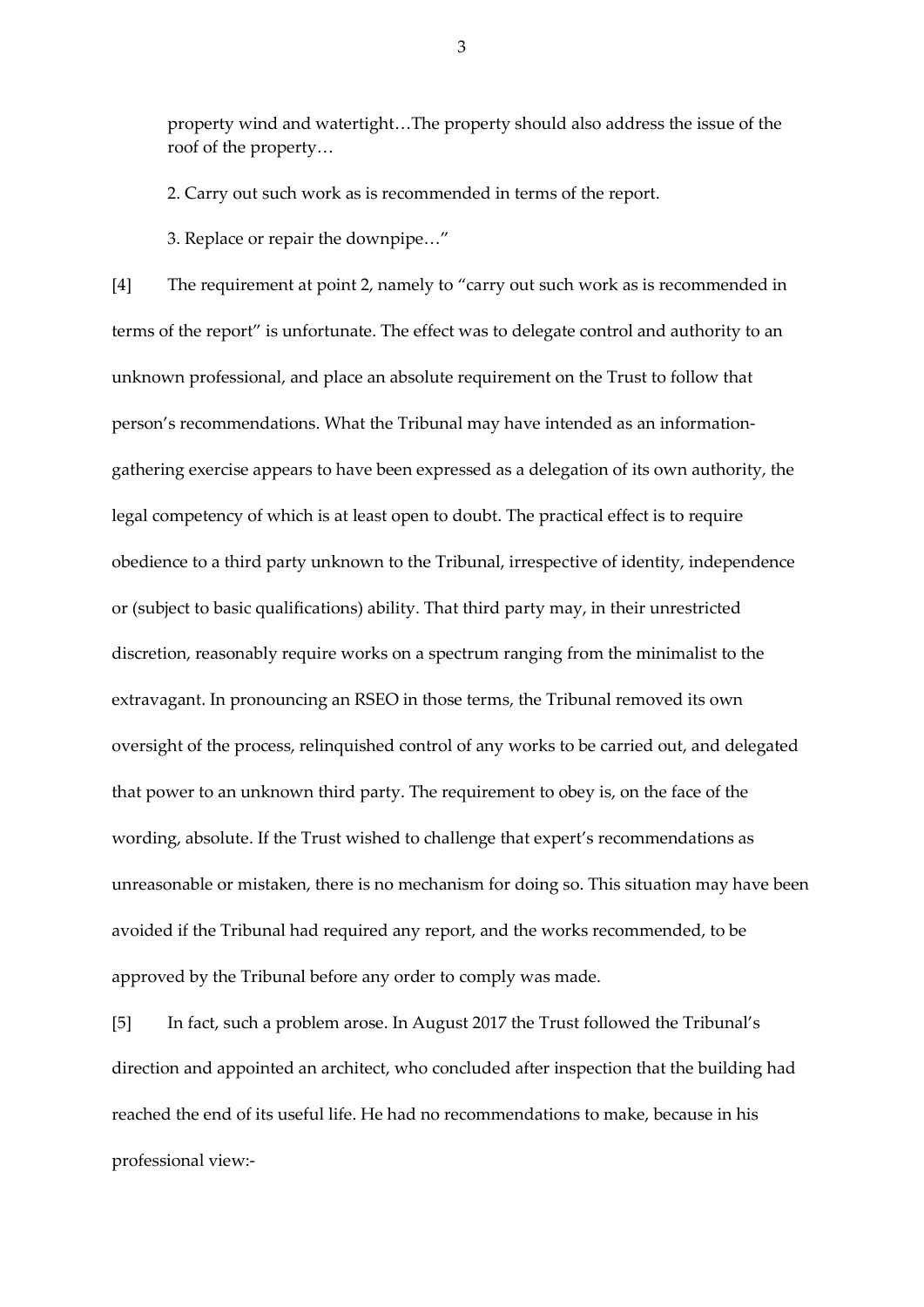"the main issue I have is that we could do the works as outlined above at considerable cost and really not improve the situation significantly…by carrying out the works suggested I cannot say on the balance of probabilities that the building will be wind and watertight…I suggest a new dwellinghouse should be constructed which would be fully compliant with current building regulations…".

[6] Accordingly, the report contained no recommendations about repair. That meant the Trust was faced with an RSEO requirement which it could not meet, while the RSEO continued to require works which, according to the architect, would be little more than a waste of resources. The architect's professional judgment is not challenged.

[7] Upon receipt of the architect's report, the Trust resolved to demolish the property. It applied on 17 October 2017 to Argyll and Bute Council for a building warrant for demolition, and warrant was granted on 27 November 2017. It served a notice to quit, dated 18 October 2017, on Mr Charlton. On 20 October 2017 it applied to the Tribunal for an extension of time under the RSEO, which the Tribunal refused on 29 November 2017 (although a subsequent application on 26 February 2018 was granted). In November 2017 the council intimated that planning permission for demolition would be required. The Trust submitted such an application on 24 November 2017.

[8] The Trust applied to the Tribunal on 2 January 2018 for an order for repossession. The ground of repossession was stated to be ground 6 of Schedule 5 to the Housing (Scotland) Act 1998, namely that:-

"The landlord who is seeking possession…intends to demolish or reconstruct the whole or a substantial part of the house…and (b) the relevant landlord cannot reasonably carry out the intended work without the tenant giving up possession of the house…"

[9] That notice was served when the RSEO was still outstanding.

[10] There are accordingly two application processes to the Tribunal, namely the application by Mr Charlton relating to the RSEO (the "repairing application") and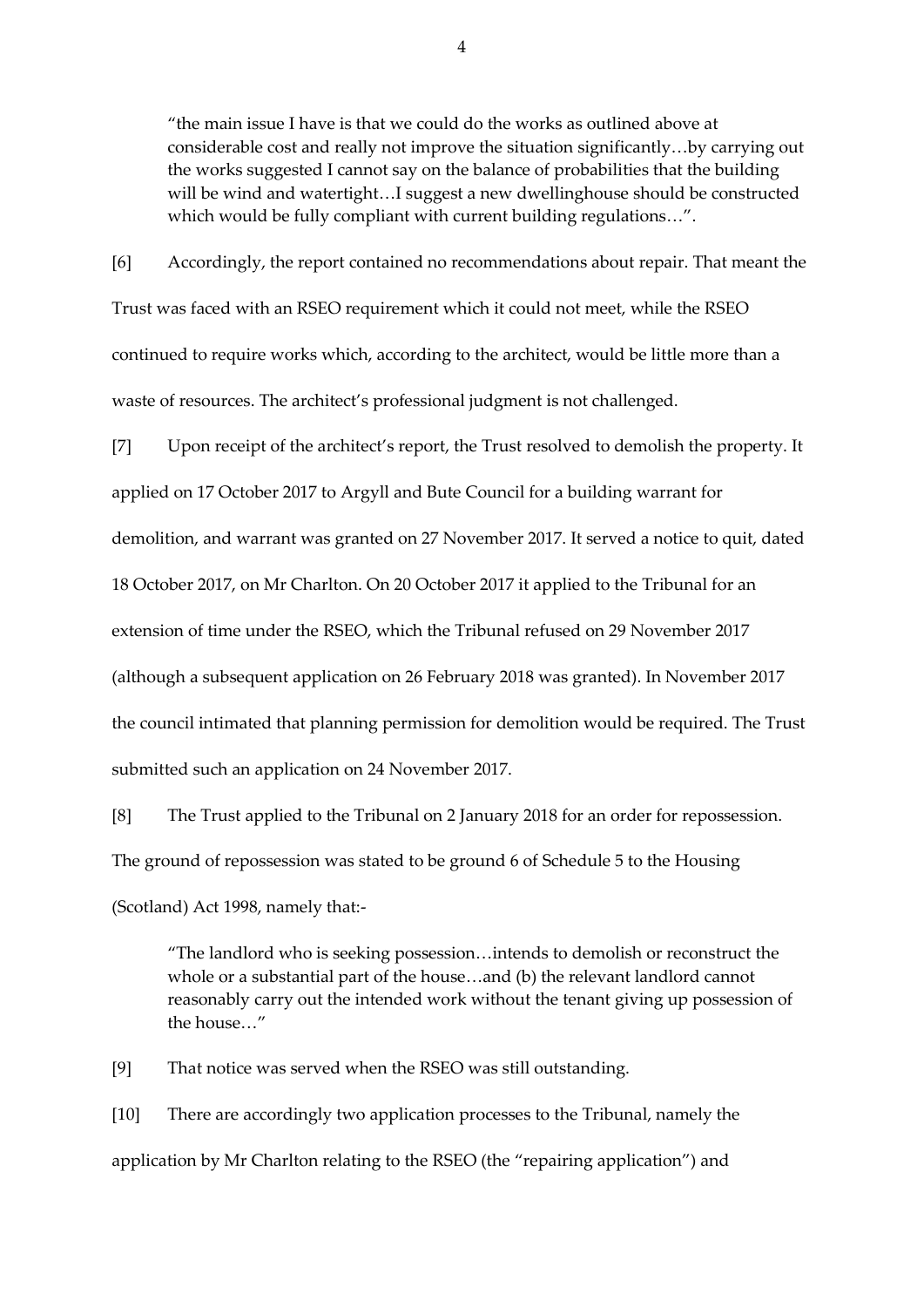separately, the application by the Trust seeking an order for repossession (the "repossession application").

### **The decisions appealed against**

[11] In the repairing application, the Trust carried out some repairs but these did not meet the requirements of the RSEO. After sundry procedure, the Trust applied to the Tribunal on 29 May 2018 to revoke the RSEO, on the grounds that they intended to demolish the property. By decision dated 9 July 2018 the Tribunal refused to revoke the RSEO and issued a notice of failure to comply, stating:-

"Until the tenancy has been lawfully terminated the landlord's duty is to ensure that that property meets the repairing standards at all times during the tenancy".

It ordered that the rent be restricted by 85 per cent until the RSEO was complied with. The Trust appeals that decision (the "repairing appeal").

[12] In the repossession application, the Trust submitted an application on 3 January 2018 for an order for repossession. Such an order is mandatory under ground 6 of schedule 5 of the 2006 Act where the landlord intends to demolish the property. The (differently constituted) Tribunal refused that motion. The Tribunal was not satisfied that the Trust "intended", as that term is used in the 2006 Act, to demolish the building. Noting that there was no planning permission to do so (a situation now resolved because planning permission was granted on 14 February 2019), the Tribunal decided to refuse on the basis that a landlord could not, as a matter of law, "intend" to demolish a building where an RSEO was in place. It stated:-

"The RSEO therefore requires the [Trust] to maintain the house in existence to complete the repairs and the [Trust] cannot demolish until the RSEO is revoked".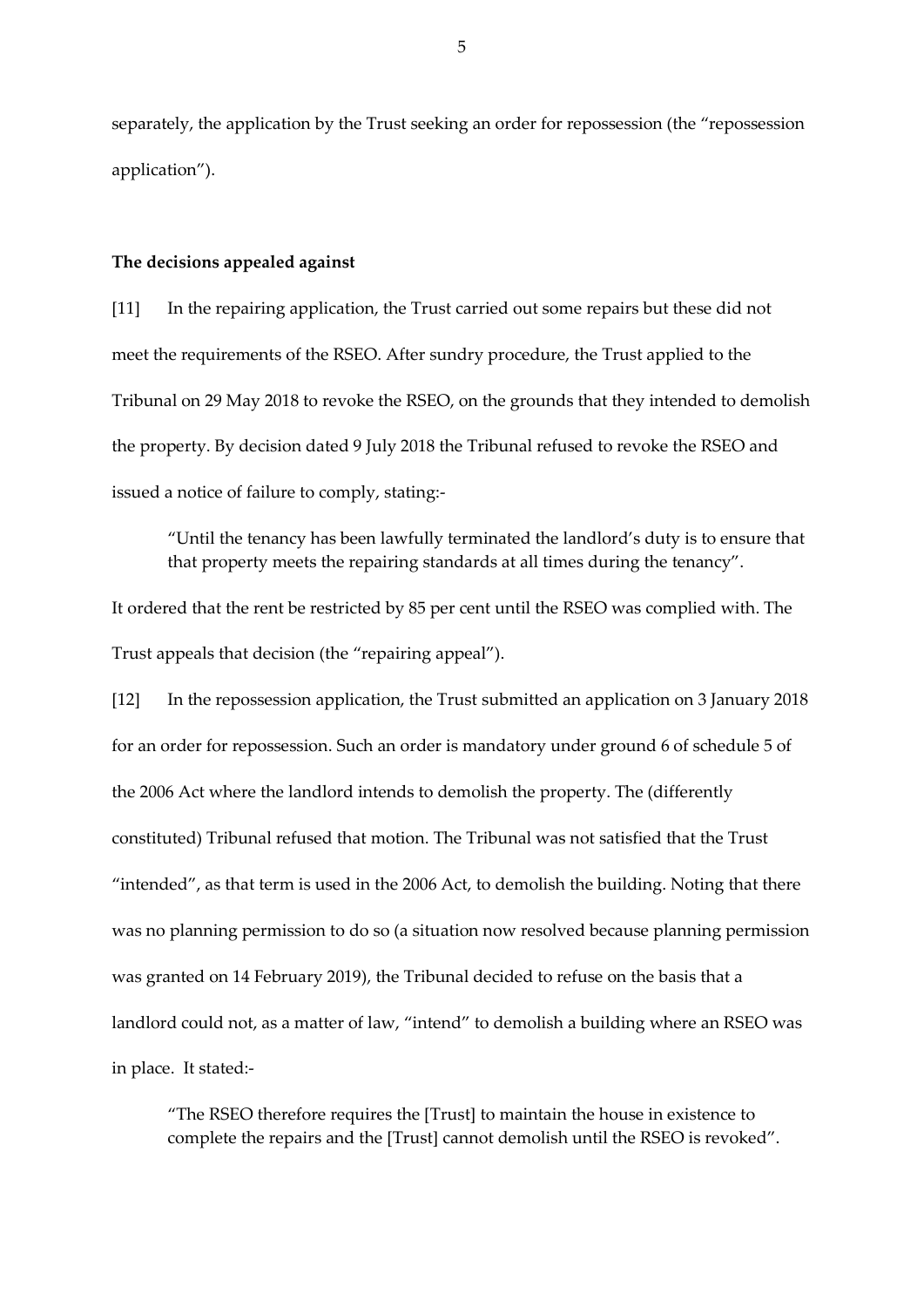The Trust appeals that decision (the "repossession appeal"). The two appeals are conjoined, as they are interdependent. This decision addresses both appeals.

### **The repairing appeal**

[13] The 2006 Act requires landlords to maintain rented properties to the "repairing standard" set out in section 13, which provides that the repairing standard is met if the house is wind and watertight, in a reasonable state of repair, and other criteria as set out in that section. Section 14 provides:-

 $''(1)$  The Landlord in a tenancy must ensure that the house meets the repairing standard – …(b) at all times during the tenancy."

[14] The tenant may apply to the Tribunal for determination of whether this standard is met (sec 22) and the Tribunal must decide whether the landlord has complied with the duty (sec 24). If it decides that the landlord has so failed, it may make a RSEO, which may specify particular steps to be taken.

[15] Once the Tribunal has so decided, an RSEO must be made. The RSEO remains in place even if the tenancy subsequently ends. The clear statutory purpose is to compel landlords to meet minimum repair standards and to prevent any mechanism by which those repair standards can be avoided. A landlord cannot relet a property until an RSEO has been carried out. A tenant can seek a rent relief order of up to 90 per cent until the RSEO has been carried out.

[16] Following the issuing of the RSEO on 14 March 2017, the Trust obtained the architect's report already referred to. The clear import of the report was that the property was beyond economic repair. It suggested, but stopped short of "recommendation" of, demolition and rebuilding. The Trust carried out some works to the property. Following the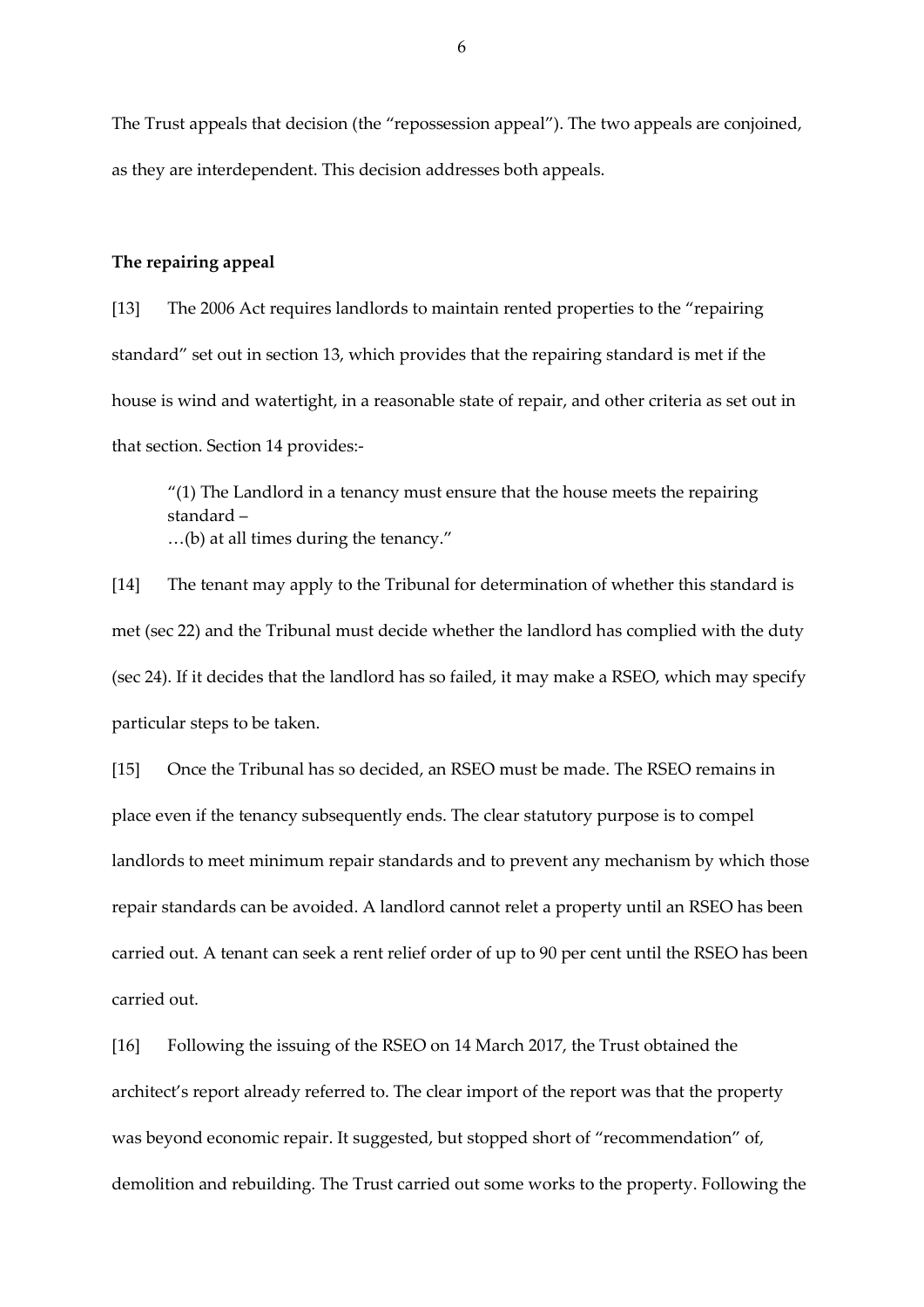expiry of the time limit within the RSEO, the Tribunal arranged a re-inspection, upon which the parties were invited to comment. Mr Charlton claimed that the Trust had not met the repairing standard as required. The Trust claimed it had done so, at least so far as practicable, and applied for revocation of the RSEO on the grounds that demolition was required. It offered an undertaking that it would demolish the property.

[17] The Tribunal decision of 9 July 2018 (the "repairs decision") sets out the issues. It determined that the issue was whether the Trust had complied with the RSEO so that the property now met the repairing standard. It concluded that the RSEO had not been complied with and made a rent relief order. In considering the issue of demolition it stated:-

"Until the tenancy has been lawfully terminated the landlord's duty is to ensure that the property meets the repairing standard at all times during the tenancy. For these purposes the intentions of the landlord, which are, in turn, contingent upon them recovering possession of the property, are immaterial to that duty. Even if the landlords are successful in recovering possession of the property the RSEO will remain in force for so long as the property exists. The tribunal notes the undertaking given by the landlords but such an undertaking is unenforceable at the instance of the tribunal in the event that the landlords change their minds, or they sell the property to a third party."

That statement includes an accurate statement of the law, and neither party challenged it.

[18] The Trust appeals the repairs decision on the basis that the Tribunal erred in its interpretation of the specialist report, failed to apply its conclusions, applied the wrong test for compliance with the RSEO, failed properly to consider variation or revocation of the RSEO and discounted the undertakings offered.

[19] In my view these grounds are misdirected. The architect's report was obtained in obedience to the RSEO, but did not make the clear recommendations which the RSEO appears to have anticipated. This would not have mattered if the Tribunal had retained control over what works were and were not required. The Trust was left in the difficult position of trying to work out whether a recommendation had been made, and what works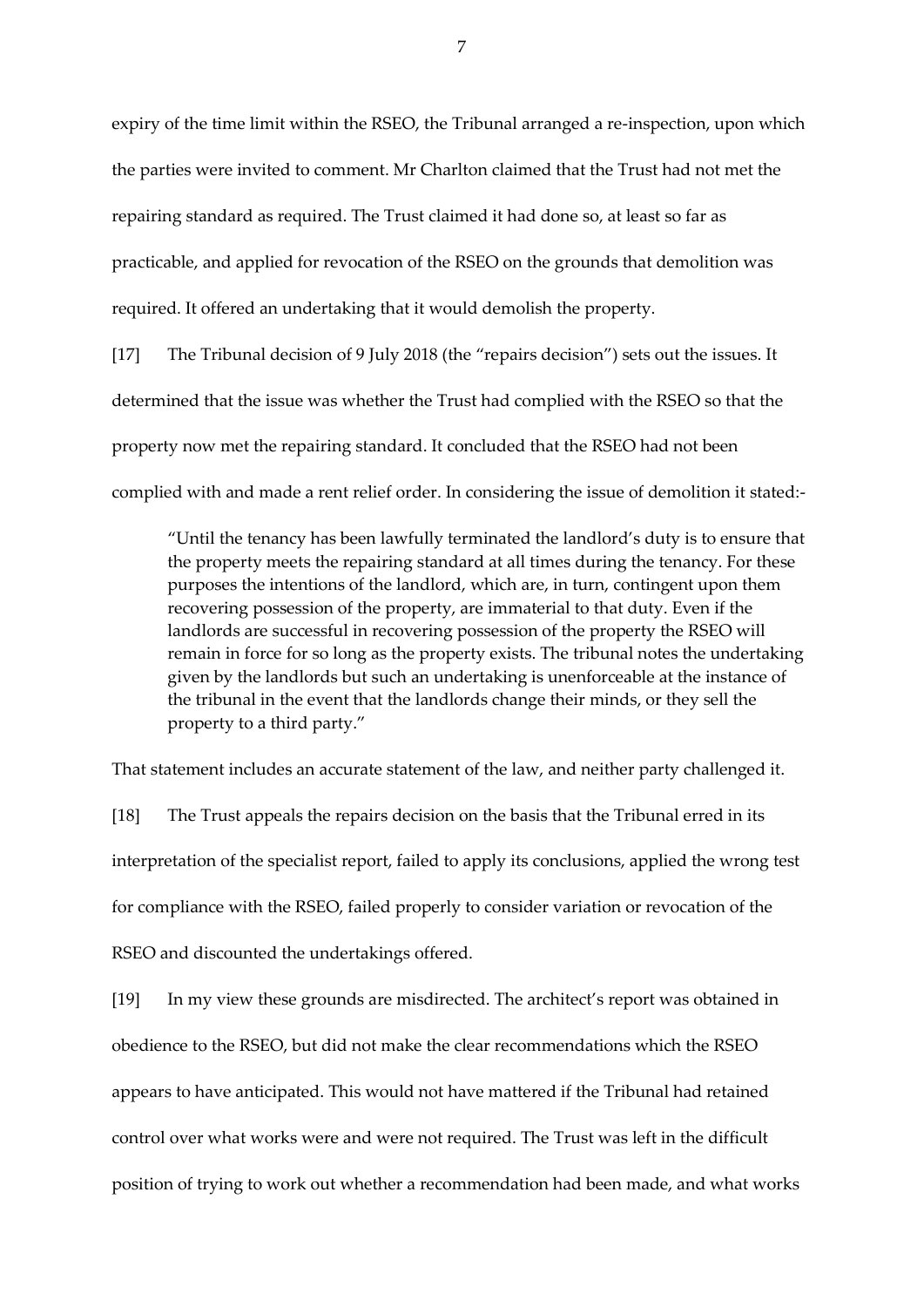were required as a result. At appeal, the Trust's submissions analyse this process as one of remit to an expert, discussion of the expert findings, and how to address the errors of law which appear to arise. These submissions are understandable in the light of the novel, and presumably unanticipated, nexus between matters of fact and law created by the RSEO requirements 1 and 2. The matter turns, however, on recognising the status of the RSEO requirements.

[20] The Tribunal, in making an RSEO, was only permitted to exercise the powers under the 2006 Act. There is no power to remit to an expert. They did not make such a remit. They required the Trust to obtain an expert report and follow its recommendations. That exercise has become unnecessarily complicated, not to say unworkable, but that does not detract from the basic purpose of the 2006 Act, which is to require the landlord to meet the repairing standard at all times. An RSEO is a means of enforcing that standard. It does not replace that standard. Consequently, the Trust's approach of challenging the RSEO and its consequences tends to obscure the overall point. The RSEO does not set the repairing standard. It is only a means to an end. The true focus remains whether the property meets the section 13 repairing standard.

[21] The 2006 Act is clear. The landlord must ensure that the property meets the repairing standard at all times during the tenancy. It is an absolute requirement. The property still does not meet that standard. The Tribunal cannot therefore be faulted for finding that the Trust is in breach of its duty. The RSEO procedure has been unsuccessful because of the shortcomings of the mechanism adopted, but that does not detract from the duty. That is sufficient to meet the Trust's submissions relating to the application and interpretation of the specialist report.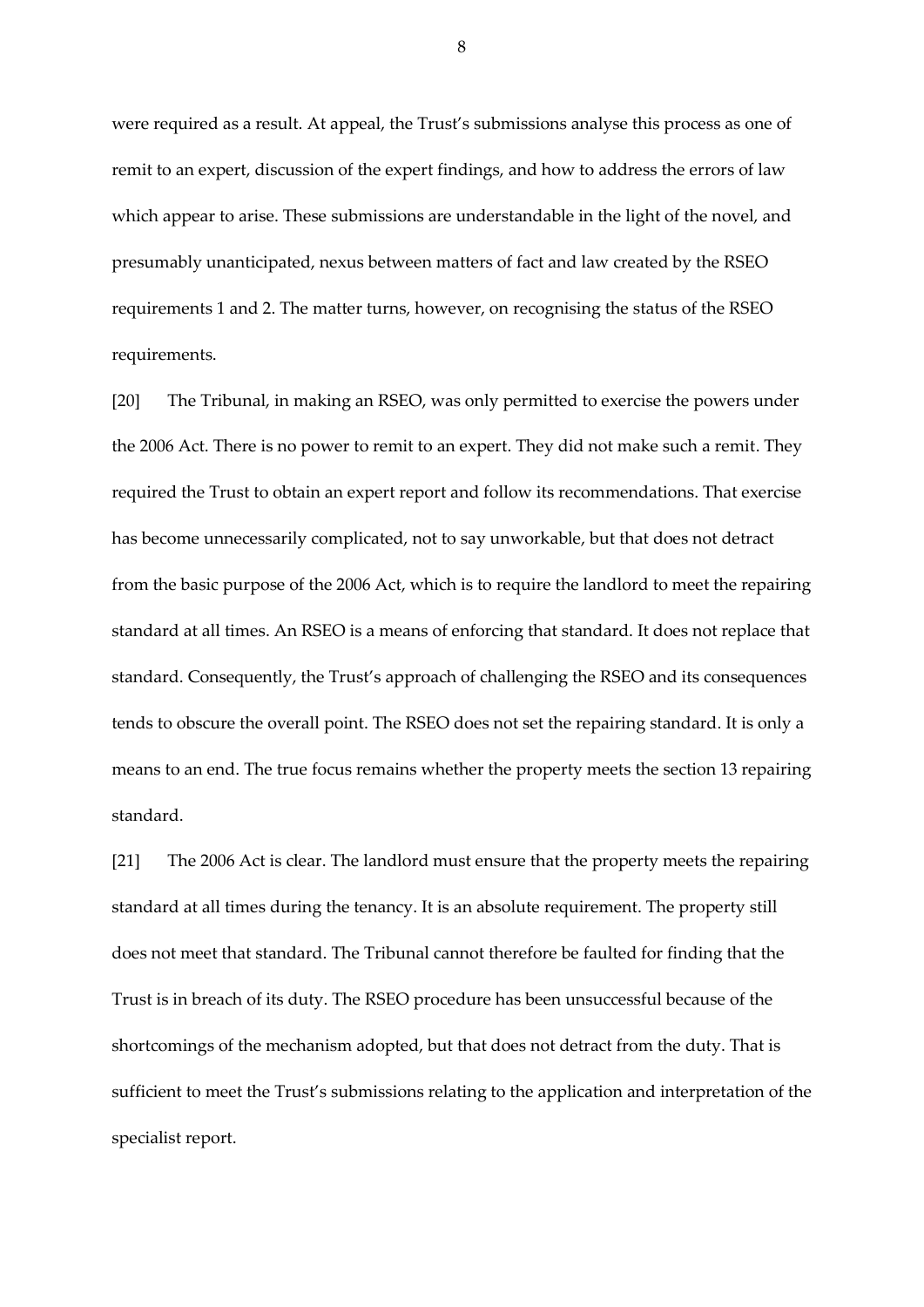[22] The Trust also submits that the Tribunal erred in failing to consider revocation or variation of the RSEO. The Trust further submits that the Tribunal erred in failing to consider their undertaking to demolish the property. In my view that is not a fair reading of the Tribunal's decision. The Tribunal discussed the undertaking, and the Trust's application to revoke, against the proper test, which was to ensure compliance with the repairing standard. It decided, as set out above, that the undertaking would not meet that test. That is a logical position, which it explained fully. It decided that the RSEO should remain in place until the property is demolished. Demolition was neither guaranteed nor, as matters stood, possible (in the absence of planning permission). The central characteristic of an RSEO is that it is not to be circumvented by any action on the part of a landlord. As matters stood, the tenant's position was vulnerable to a change of mind by the Trust, a sale to a third party, or the Trust failing to obtain (or withdrawing the application for) planning permission to demolish. If the RSEO were revoked, Mr Charlton would lose the very protection that the RSEO existed to provide.

[23] Before the Tribunal, the Trust made an undertaking that the property would be demolished. The Tribunal refused to act on the undertaking for the reason that they had no means of enforcing it in the event of default. I cannot view that decision as unreasonable or unjustified. The undertaking was simply one factor to be taken into account in deciding whether to vary the RSEO. The Tribunal was correct in identifying there is no express specific statutory power to enforce such an undertaking. Whether there is any other common law power to do so is at least open to doubt. Whether that view is correct in law is immaterial, as it might take lengthy court proceedings to establish, against a background where the tenant had lost the protection of an RSEO. The tenant might have a private law remedy, but that would require time, resources and a patient tolerance of defective living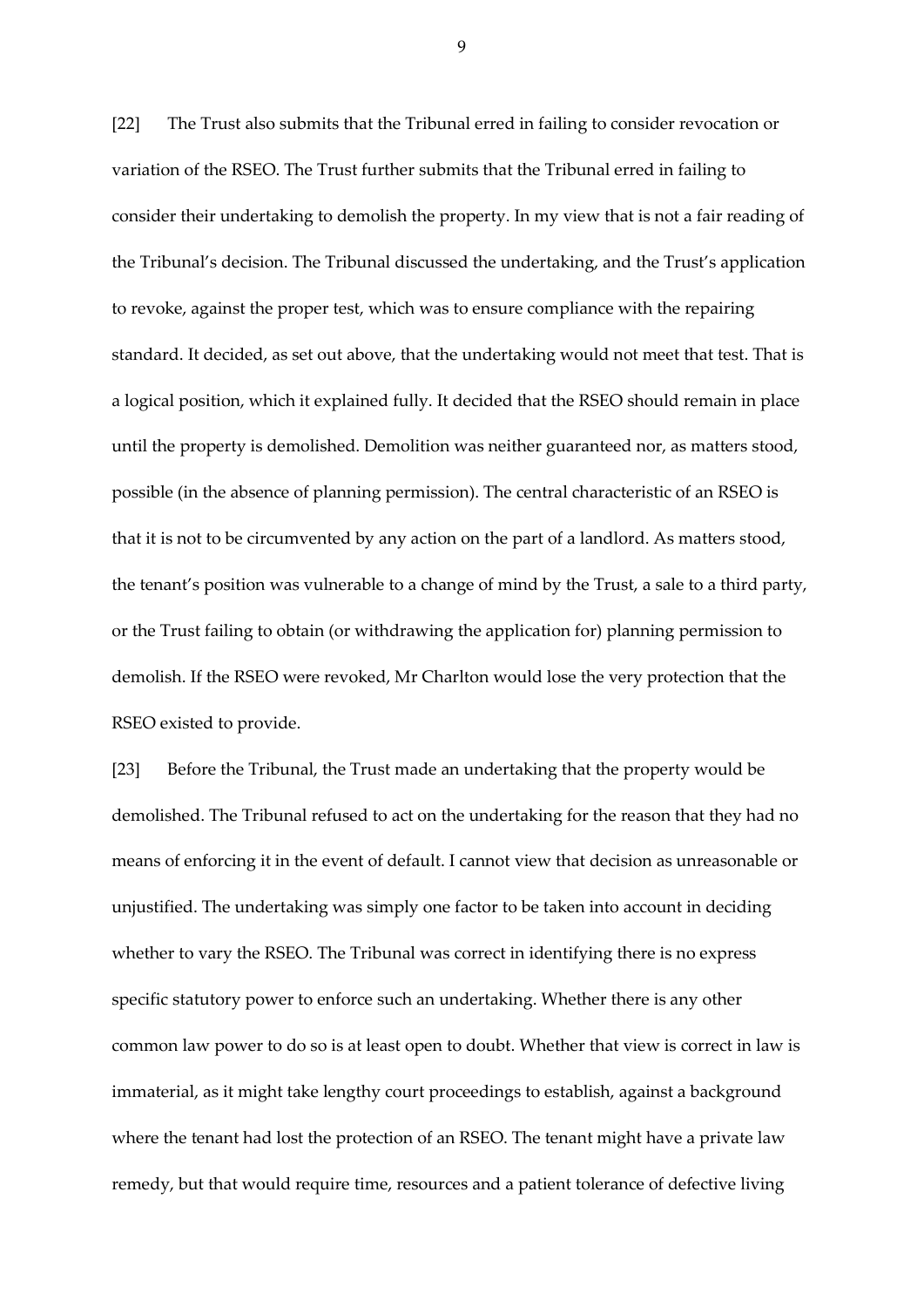conditions. Such considerations weigh heavily against revoking the RSEO, and the Tribunal cannot be faulted for rejecting this as any form of adequate substitute.

[24] In my view the Tribunal kept in mind at all times the proper test, which is the landlord's section 14 duty under the 2006 Act. They acted in order to enforce that duty. The RSEO was not, as drafted, the perfect tool to achieve that, and served to create some difficulty. Their focus, however, was correctly not on the specific requirements of the RSEO but on the overall 2006 Act test. They could only revoke the RSEO "where it considers that the work required by the order is no longer necessary". While Mr Charlton was in residence they acted rationally and within their powers in deciding they could not reach that conclusion. I will refuse the repairing appeal.

### **The repossession appeal**

[25] The tenancy is one to which section 18(3) of the Housing (Scotland) Act 1988 applies. The Tribunal, if satisfied that any of the grounds in Part 1 of Schedule 5 to the 1988 Act, must make an order for repossession. Ground 6 of Schedule 5 covers the present situation, where the landlord intends to demolish the property. By decision dated 23 March 2018 (the "repossession decision") the Tribunal considered and refused the Trust's application for an order for repossession on that ground. This appeal turns on whether the existence of an RSEO prevents the landlord forming an "intention" to demolish.

[26] The Tribunal required to be satisfied about "intent" before an order became mandatory. The Trust points to certain factual indicators to show that it had reached such an intention. These indicators include applying for and obtaining a building warrant for demolition, and applying for and (subsequent to the repossession decision) obtaining planning permission for demolition. They have exhibited a formal board resolution to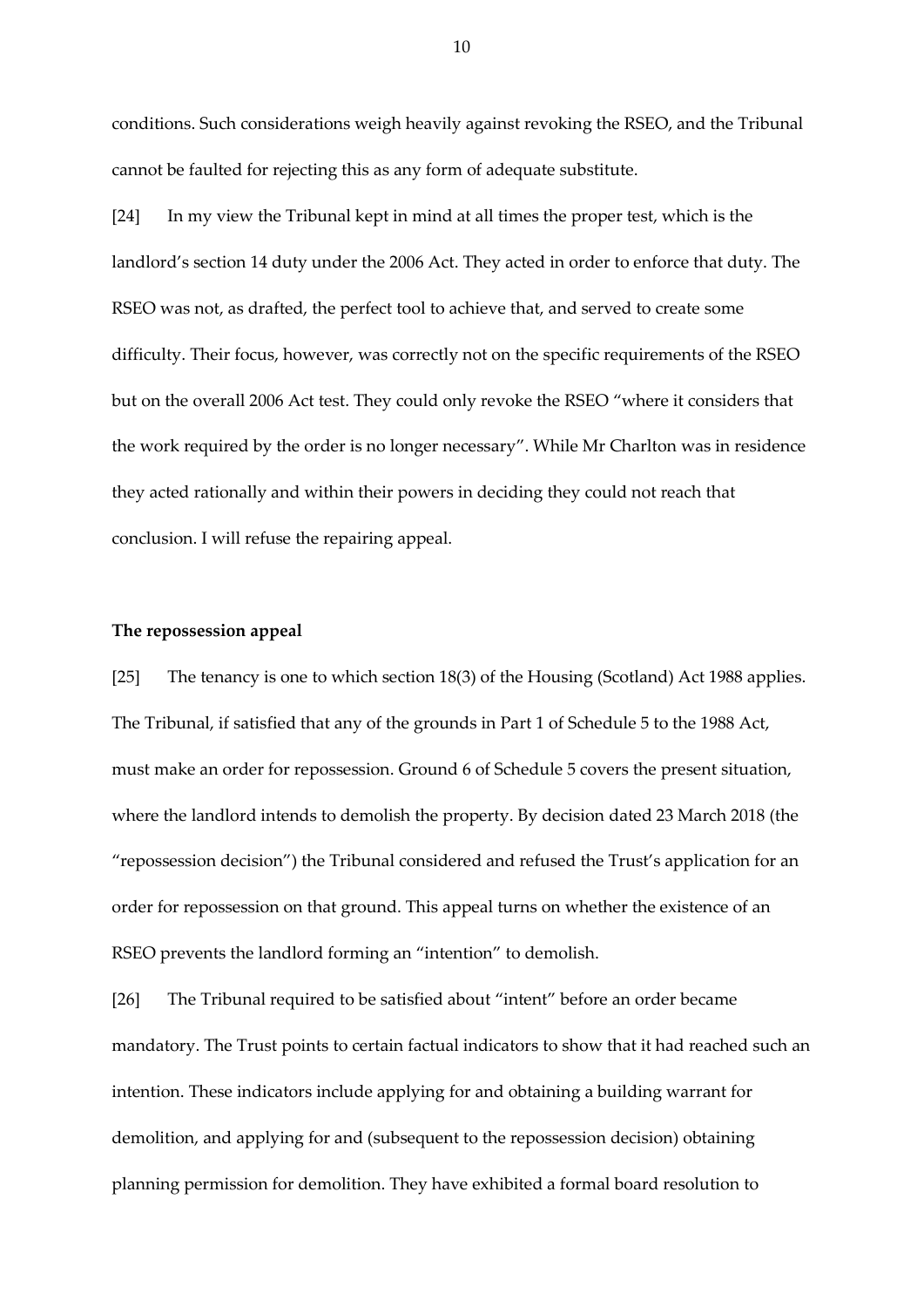demolish and construct a new building on the site, and have instructed contractors to provide quotations.

[27] What amounts to intention for repossession purposes has been judicially discussed, most recently by the Supreme Court in *S.Franses Ltd* v *The Cavendish Hotel (London) Ltd* [2018] UKSC 62. Although *Franses* discussed equivalent English legislation, parties did not dispute that the discussion was relevant to section 18 of the 1988 Act.

[28] Whether a landlord has the requisite "intention" to trigger an order is a mixed question of fact and law. An intention can be changed in an instant, and accordingly it cannot be enough that the landlord evinces such an intention at the time of the hearing. For intention to be established, the landlord requires to show that it has a firm and settled intention to demolish, and that it would practically be able to do so (*Cunliffe* v *Goodman* 1950 2 KB 237). In the present case, the second part of that test is met, the Trust having obtained both legal and practical means of demolishing the property.

[29] In assessing firm and settled intention, the motives of the landlord are irrelevant, as is any question of reasonableness of that intention. It is the nature or quality of the intention which is relevant. For example, if the intention were only to get rid of the tenant, and demolition would not occur if the tenant departed, then that is properly regarded as a conditional intention, and not the firm and settled intention which the legislation requires (*Franses*).

[30] On the facts, there is no reason for the Tribunal to doubt (and the Tribunal did not do so) that the intention of the Trust is to demolish the property, irrespective of Mr Charlton's status as tenant. The Trust rely on the report dated August 2017 in which an architect identifies that the property is at the end of its life. There is nothing on the facts which prevents "intention" being found to have been established.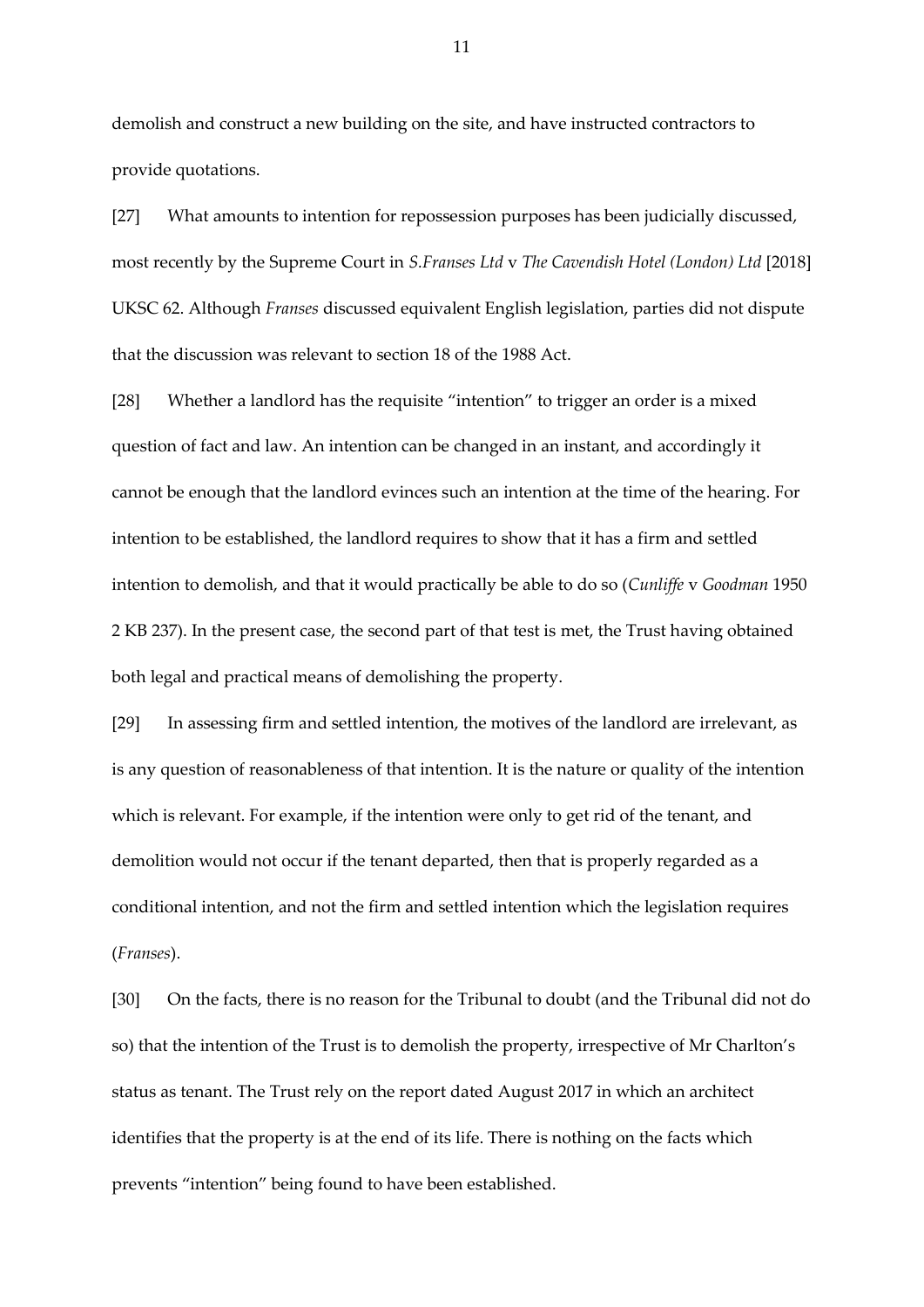[31] The repossession decision refused permission solely on the basis that the Trust could not intend to demolish where:-

"the fact nonetheless remains that an effective RSEO is in place requiring repairs and that these repairs self-evidently cannot be carried out on a building that no longer exists".

The question is therefore the legal effect of an outstanding RSEO. In my view the Tribunal was in error in considering that an RSEO acted as a legal barrier to any intention to demolish.

[32] The 1988 Act was not amended by the 2006 Act. There is no requirement or justification in principle for adjusting a plain reading the latter for the purpose of satisfying the former. They are two separate statutes. Chapter 4 of the 2006 Act introduced a repairing standard which was to be met at all times. It introduced a specific mechanism for identifying and ordering repairing works. It introduced specific sanctions, namely a reduction in rent and prohibition on reletting, which did not include a prohibition on demolition. An RSEO operates independently of any one tenant, and continues even when that tenant departs. It is a specific statutory creation within a specific statutory regime, quite independent of the aim and intention of the 1988 Act. If the RSEO had the effect which the Tribunal anticipated, it would amount to a significant restriction on the right of the landlord to demolish a property. That was a right which the Supreme Court in *Franses* recognised:-

"Certain interests of the landlord override whatever security it was intended to confer on the tenant, and one of them is the right to demolish or reconstruct his property"

and therefore required that the protection conferred by statute:-

"should be carried no further than the statutory language and purpose require." (Lord Sumption at [16]).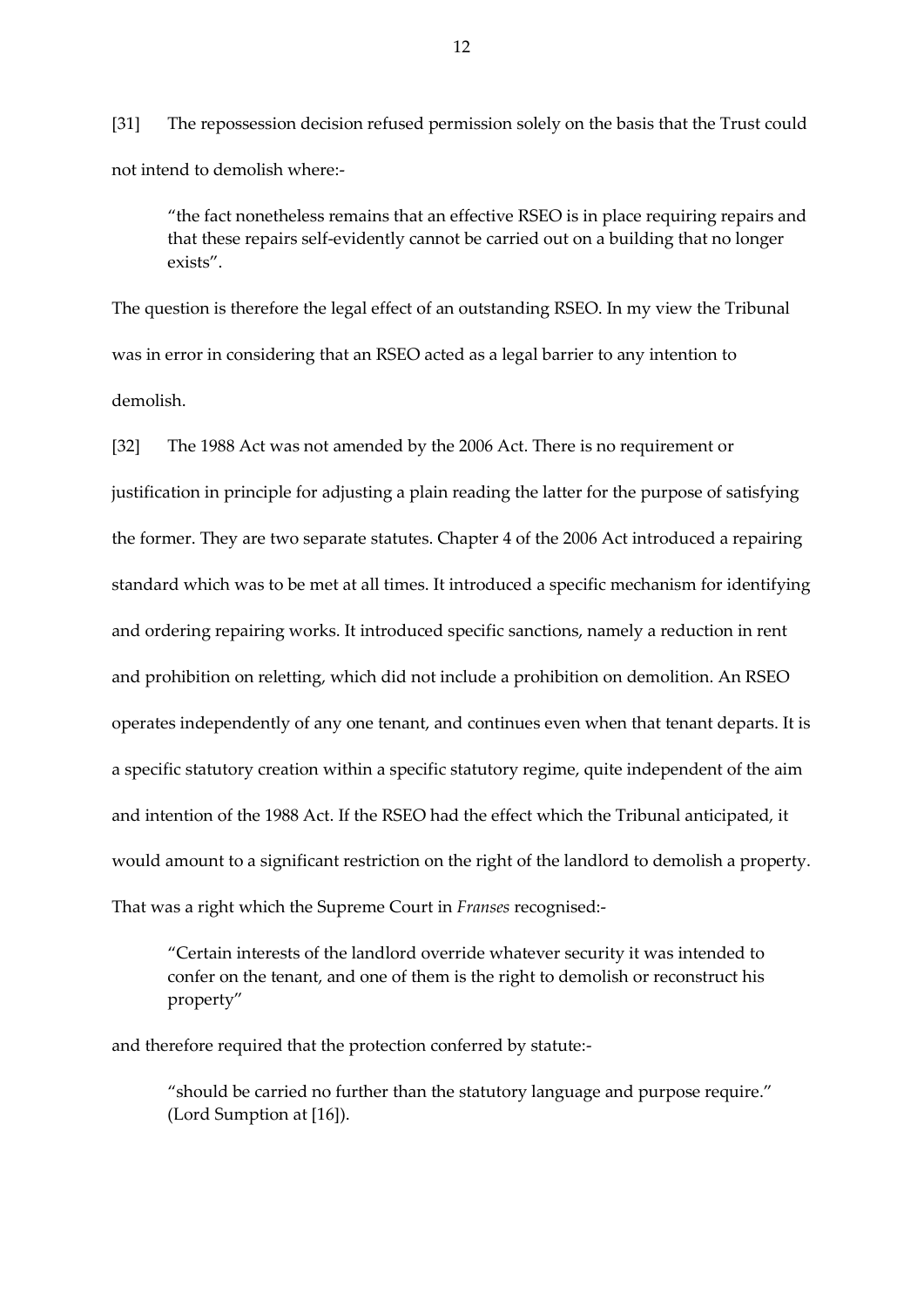[33] There is no requirement in logic or principle that such a fundamental right, awarded by the 1988 Act, should by implication be removed by Chapter 4 of the 2006 Act. In any event, these two statutes can operate in harmony. An RSEO will remain in place until the property is demolished, thereby guarding against any wiles on the part of the landlord, and then is apt to be revoked on application.

[34] Separately, if a statute expressly provides sanctions for breach (here including creation of an offence; rent relief; carrying out works by the local authority, all under sections 27 and 28) there is no basis in principle for inferring further, implied, sanctions (removal of ground 6 rights under the 1988 Act).

[35] Further, the Tribunal is a creation of statute, and has no powers beyond those awarded by statute. The RSEO is part of a statutory regime, and is therefore subject to the strictures of that regime. If no general power of enforcement exists, that is because the legislature has seen fit not to award such. There is no implication that the Tribunal has a wider duty to protect the observation or enforcement of the tenancy regime than the underlying statutes create. Accordingly, there is no implication that the Tribunal, in operating the mechanism under the 2006 Act, thereby acts to prevent the operation of ground 6 of the 1988 Act. While an RSEO might be defeated or frustrated by demolition, that is a matter to address under the 2006 Act application, not the 1988 Act application. In fact, there is nothing inconsistent with demolition of a property subject to an RSEO – demolition will simply mean that an RSEO is superfluous, and the tenant has no further need of legal protection from a defective property. The tenant may have other rights following demolition, but they are not to be found in the RSEO regime.

[36] The Trust submits that any other situation might lead to an absurd situation where a property could not be repossessed for demolition until after it had been fully repaired. That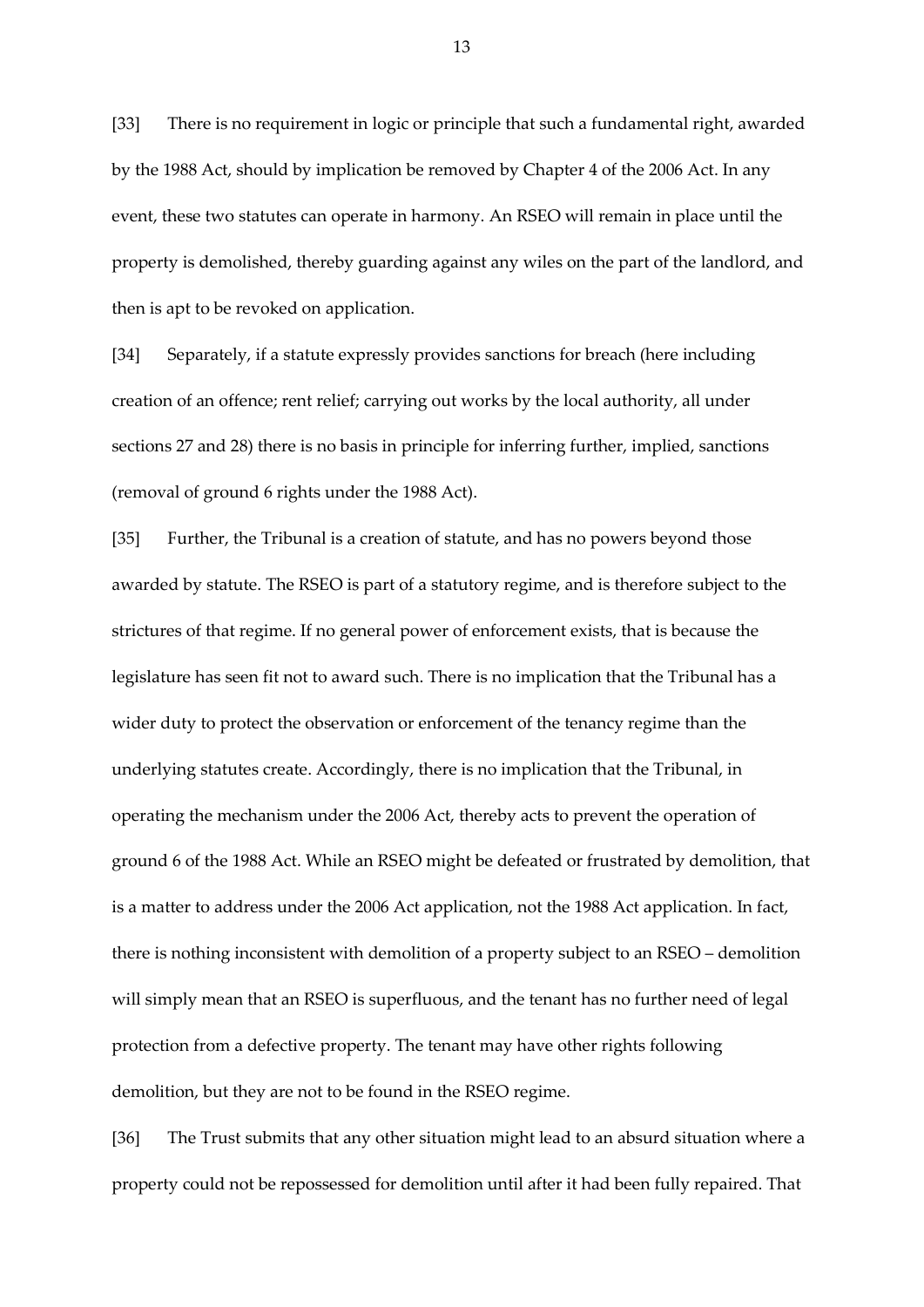situation would indeed be absurd, because it would require wasted expense while not protecting any interest of the tenant. I agree that cannot be what the legislature intended. I will allow the repossession appeal.

### **Disposal**

[37] The Tribunal did not err in making the repairing decision refusing to revoke the RSEO. That remains a protection for Mr Charlton in the event that repossession never progresses. However, for the reasons discussed, there is no inconsistency between the RSEO remaining in place and an order for repossession under the 1988 Act. In my view the Tribunal erred in regarding the RSEO as defeating the necessary intention for repossession under ground 6.

[38] It remains to identify the appropriate disposal in this case. It is not disputed that the property is in significant need of repair, such as to lead to a justified decision to demolish rather than repair. As the architect stated:-

"…we could do the works as outlined above at considerable cost and really not improve the situation significantly. We will still have a fairly basic building…the main issues such as poor detailing, inappropriate construction materials, condensation etc would still be a constant problem. ".

In these circumstances, it is a situation where Lord Denning stated:-

"In considering whether the court should be satisfied of the landlord's intention, I think that it may readily be satisfied where the premises are old and worn out or are ripe for redevelopment, the proposed work is obviously desirable, plans and arrangements are well in hand, and the landlord has the present means and ability to carry out the work…" (Roehorn v Barry Corporation [1956] 1 WLR 845)

[39] Although there are no formal findings in fact, it is not disputed that (i) the Trust has formally resolved to demolish the property; (ii) it has obtained the necessary legal permissions, namely building warrant and planning permission; (iii) it has obtained an